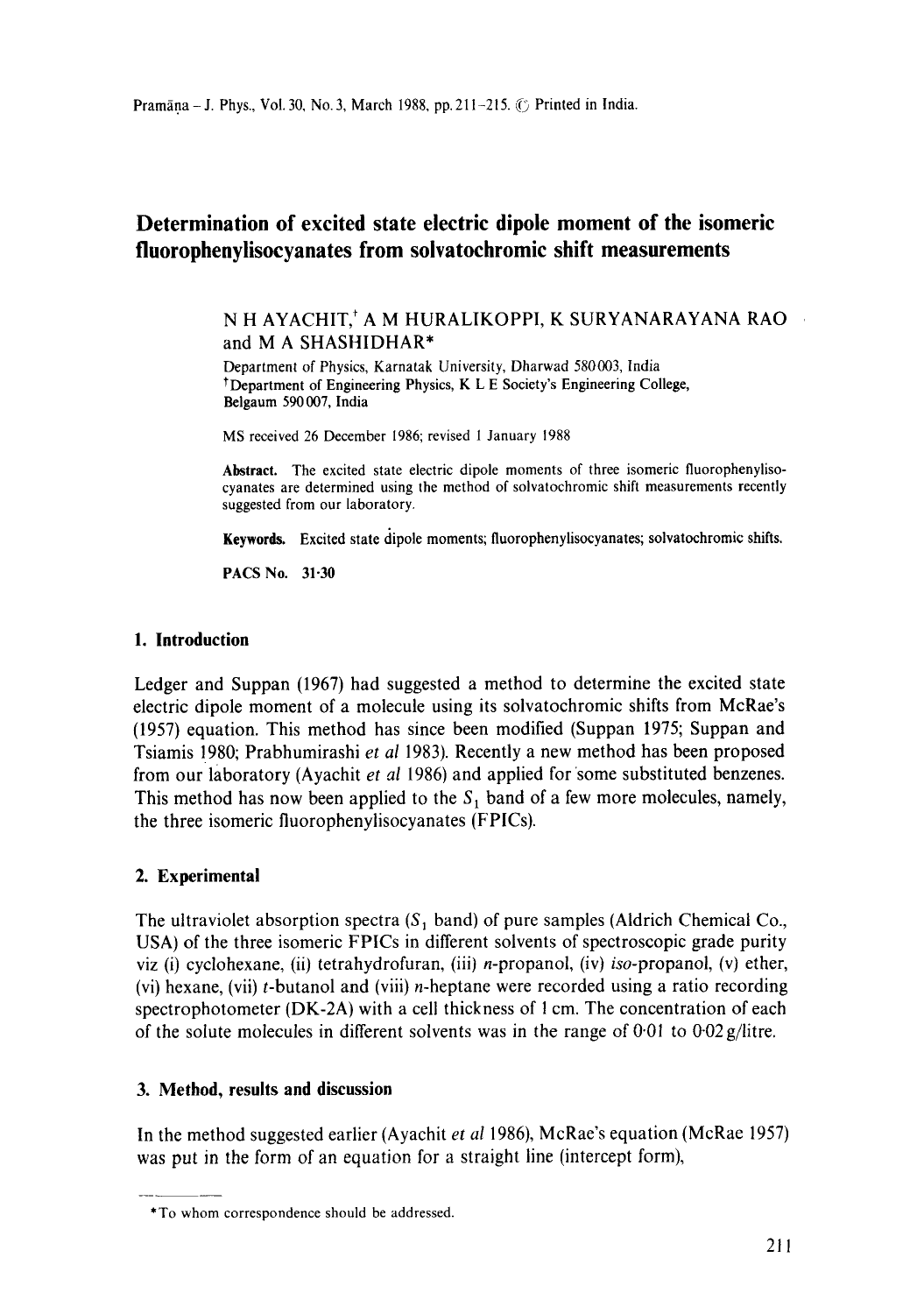212 *N H Ayachit et al* 

$$
(X/C_1) + (Y/C_2) = 1,
$$
 (1)

where

$$
X = \Delta[f(D) - f(n^2)]_{1-2} / -\Delta v_{1-2},
$$
  
\n
$$
Y = \Delta f(n^2)_{1-2} / -\Delta v_{1-2},
$$
  
\n
$$
C_1 = hca_0^3 / (\mu_g \cdot \Delta \mu_{g-e}) \text{ and } C_2 = hca_0^3 / (|\mu_e^2| - |\mu_g^2|).
$$

Here,  $\Delta v_{1-2}$  is the difference in position (in cm<sup>-1</sup>) of the band of maximum intensity  $(v_{max})$  of a solute molecule in two solvents 1 and 2 and  $|\mu_e|, |\mu_a|$  are respectively the ground and excited state dipole moments of a molecule under study. The other part of the expression represents the same quantities as given earlier (Ayachit *et al* 1986). In obtaining (1), it is assumed that the induced shifts in the position of  $v_{\text{max}}$  due to complex formation, charge transfer and hydrogen bonding etc., are negligible.

A plot of  $X$  vs  $Y$  for different solvents yields a straight line in the intercept form, the intercepts being  $C_1$  and  $C_2$ . From  $C_2$  and  $C_1$  one can calculate respectively  $|\mu_e|$ and the angle between  $|\mu_e|$  and  $|\mu_g|, \theta$ 

$$
(\boldsymbol{\mu}_g \cdot \Delta \boldsymbol{\mu}_{g-e} = |\boldsymbol{\mu}_g|^2 - |\boldsymbol{\mu}_g||\boldsymbol{\mu}_e|\cos\theta)
$$

using the predetermined values of  $a_0$  (molecular radius) and  $|\mu_g|$ . The frequency v is chosen in each solvent for a particular band system where the intensity is maximum.

The  $v_{\text{max}}$  identified for  $S_1$  band system in the case of the three isomeric FPICs in different solvents are given in table 1 and have been used to estimate  $|\mu_e|$  and  $\theta$  for these molecules. In this table are given the values of the static dielectric constants  $(D<sub>s</sub>)$  and the refractive indices  $(n<sub>s</sub>)$  of the solvents used which are taken from the literature (CRC Handbook 1973; Aldrich Catalog 1985).

The ground state values of the dipole moments of these molecules were estimated by compounding vectorially the group moments of the substituents, namely, isocyanate and fluoro groups (2-29 D and 1.46 D respectively) taken from the literature (Audsley and Goss 1941; Jolliffe and Smyth 1958). It is assumed that both the dipoles act towards the centre of the ring. However, the method of vectorial addition of moments does not consider the possible induced effects and therefore the estimated dipole moment values may differ from the actual experimental values to that extent. Since the inclination of the --NCO group (Bouchy and Roussy 1977; Balfour *et al* 1982) to the linkage of the carbon atom of the ring is neglected and since these group moments act towards the centre of ring, the estimated values may be taken to be approximate but will, however, be of the right order of magnitude.

As regards the value of the molecular radius  $a_0$ , the molecules are assumed to be spherical in shape to make the calculation simpler and using the method of atomic increments (Edwards 1956) the value of the quantity is  $3.01~\text{\AA}$ .

The relevant plots of X vs Y for the three molecules are given in figure 1. The accuracy in the values of X and Y are  $\pm 5\%$ . Obtaining intercepts from the plots,  $|\mu_e|$  and  $\theta$  have been calculated and are presented in table 2, which also gives the values of  $|\mu_a|$  of these molecules calculated as indicated earlier.

Table 2 shows that the dipole moments in the excited state of these molecules are higher than their ground state values indicating that the observed band system in the molecules studied is due to  $\pi^* \leftarrow \pi$  transition, which is consistent with published observations (Jaffe and Orchin 1962; Shashidhar *et al* 1976; Deshpande *et al* 1981; Prabhumirashi 1983).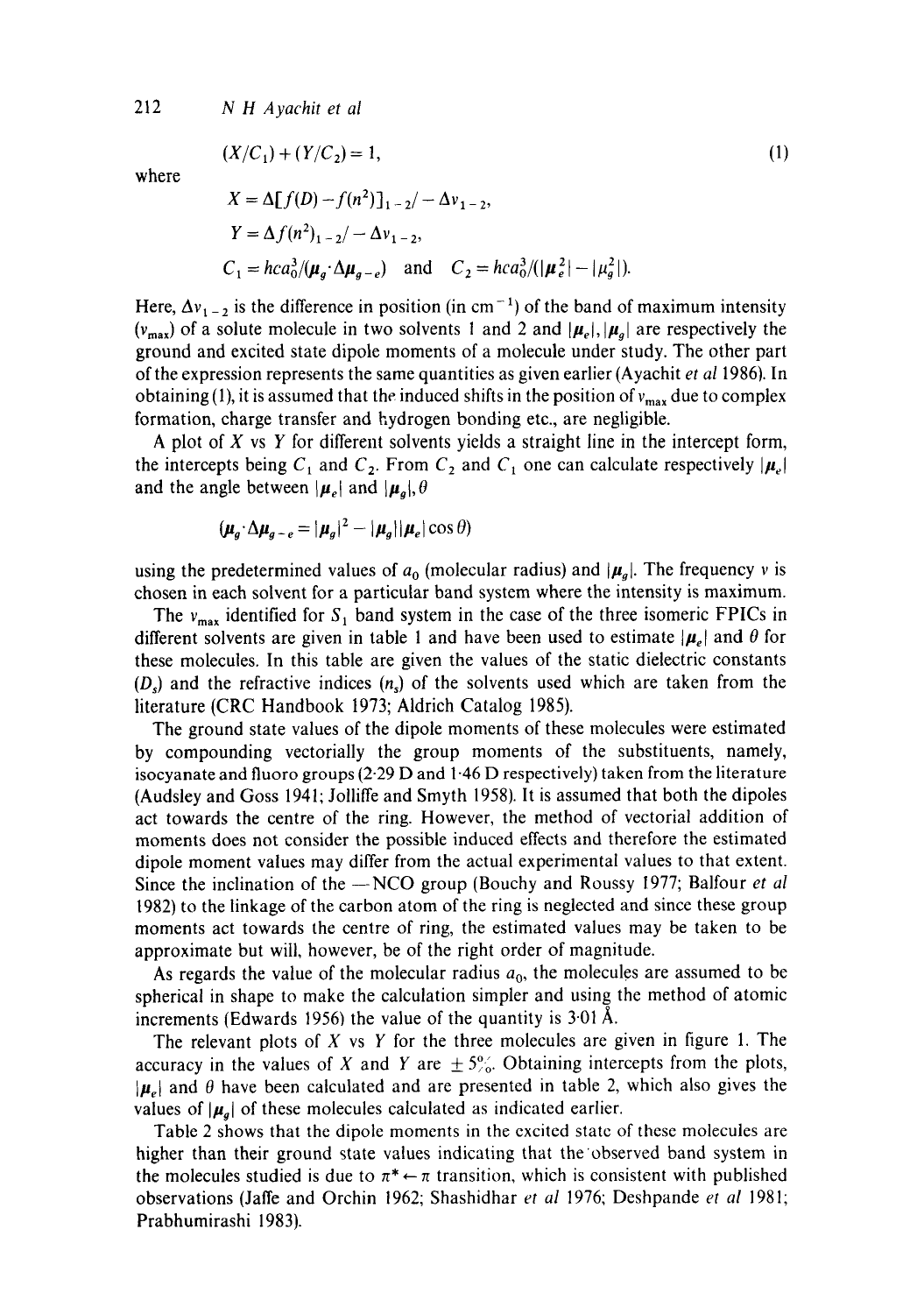|                                                                                  |                                                           |                                                                              |                                                                          |                                                                                           |                                                     | $v_{\text{max}}(\text{cm}^{-1})$ |                                           |
|----------------------------------------------------------------------------------|-----------------------------------------------------------|------------------------------------------------------------------------------|--------------------------------------------------------------------------|-------------------------------------------------------------------------------------------|-----------------------------------------------------|----------------------------------|-------------------------------------------|
| olvent                                                                           |                                                           | D,                                                                           | $f(n_s^2)$                                                               | $f(D_s)$                                                                                  | $o$ -FPIC*                                          | $m$ -FPIC                        | $p$ -FPIC                                 |
|                                                                                  |                                                           |                                                                              |                                                                          |                                                                                           |                                                     |                                  |                                           |
|                                                                                  |                                                           |                                                                              |                                                                          |                                                                                           |                                                     |                                  |                                           |
| `yclohexane<br>Tetrahydrofluran<br> -propanol<br>!so-propanol<br>Ether<br>Hexane | 14260<br>14070<br>13837<br>1376<br>13749<br>1375<br>13875 | $7.390$<br>$7.390$<br>$21.24$<br>$4.2294$<br>$4.3836$<br>$1.8836$<br>$1.920$ | 04079280<br>0.3950756<br>0.378784<br>0.3545945<br>0.3724768<br>0.3885058 | 0-4057052<br>0.8098859<br>0.93100275<br>0.9279435<br>0.68230714<br>0.8230714<br>0.8230714 | 97094<br>34237<br>365577<br>35577<br>35450<br>35450 |                                  | 36485<br>35450<br>35450<br>36388<br>36388 |
|                                                                                  |                                                           |                                                                              |                                                                          |                                                                                           |                                                     |                                  |                                           |
|                                                                                  |                                                           |                                                                              |                                                                          |                                                                                           |                                                     |                                  |                                           |
|                                                                                  |                                                           |                                                                              |                                                                          |                                                                                           |                                                     |                                  |                                           |
|                                                                                  |                                                           |                                                                              |                                                                          |                                                                                           |                                                     |                                  |                                           |
| heptane                                                                          |                                                           |                                                                              |                                                                          |                                                                                           |                                                     |                                  |                                           |
|                                                                                  |                                                           |                                                                              |                                                                          |                                                                                           |                                                     |                                  |                                           |

| $\frac{1}{2}$<br>.<br>.<br>. |
|------------------------------|
| י<br>נ<br>i                  |
|                              |
| -------------                |
| واحدته                       |
| -----                        |
| $\frac{1}{2}$                |
| ä                            |

\*FPIC, fl urophenylisocyanate. \*FPIC, flurophenylisocyanate.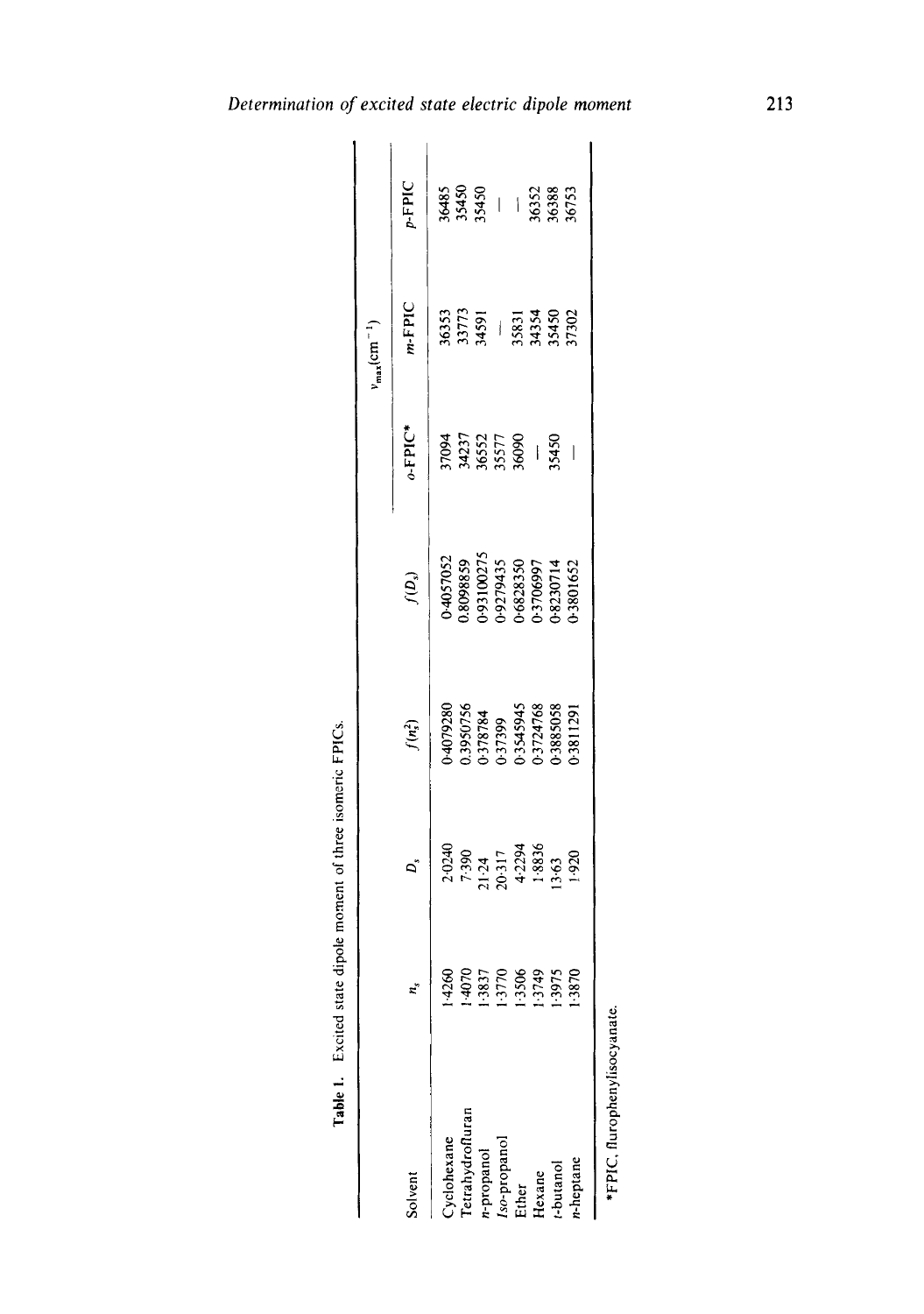

Figure 1.  $X$  vs  $Y$  plots for three isomeric fluorophenylisocyanates.

**Table 2.** Values of electric dipole moments and  $\theta$ .

| Molecule                         | $ \mu_{\alpha} $ (in D) | $ \boldsymbol{\mu}_c $ (in D) | $\theta$ (in deg) |
|----------------------------------|-------------------------|-------------------------------|-------------------|
| $o$ -fluorophenylisocyanate      | 3.26                    | 7.06                          | 59                |
| <i>m</i> -fluorophenylisocyanate | 2.03                    | 8.58                          | 29                |
| $p$ -fluorophenylisocyanate      | 0.83                    | 7.40                          | 77                |

As regards the calculated  $\theta$  values, particularly that in p-FPIC, which has been shown to belong to symmetry group, planar  $C_s$  (Balfour *et al* 1982) in which the linear NCO group makes an angle of  $\approx 134^\circ$  with the relevant C<sub>2</sub> axis of the phenyl ring in the plane of the ring, the change in the orientation of the dipole moment upon electronic excitation seems to be rather large, although there is no change in the symmetry of the molecule, but we feel that there may be no inconsistency in the orientation of the dipole moment of the molecule changing upon electronic excitation, without change in its symmetry. Further, the  $\theta$  value may be considered as only approximate since it depends on the dipole moment value of the molecule in the ground state which, as mentioned earlier, is again only approximate.

The three isomeric FPICs exhibit this  $S_1$  band in the region around 2800 Å. The vapour spectra of these three molecules show prominent absorption band system in this region (Huralikoppi *et al* 1983, 1985) and an analysis of this vapour system in these molecules has shown that this system in each molecule is a  $\pi^* \leftarrow \pi$  system arising from  $a^{-1}A' \leftarrow {}^1A'$  transition analogous to  ${}^1B_{2\mu} \leftarrow {}^1A_{1a}$  transition in benzene. Hence the present results are consistent with our earlier observations.

#### **Acknowledgements**

Two of the authors (MAS and KSR) gratefully acknowledge financial support from CSIR, New Delhi. NHA thanks the Principal, G G Babladi and the authorities of the K L E Society's Engineering College, Belgaum for encouragement.